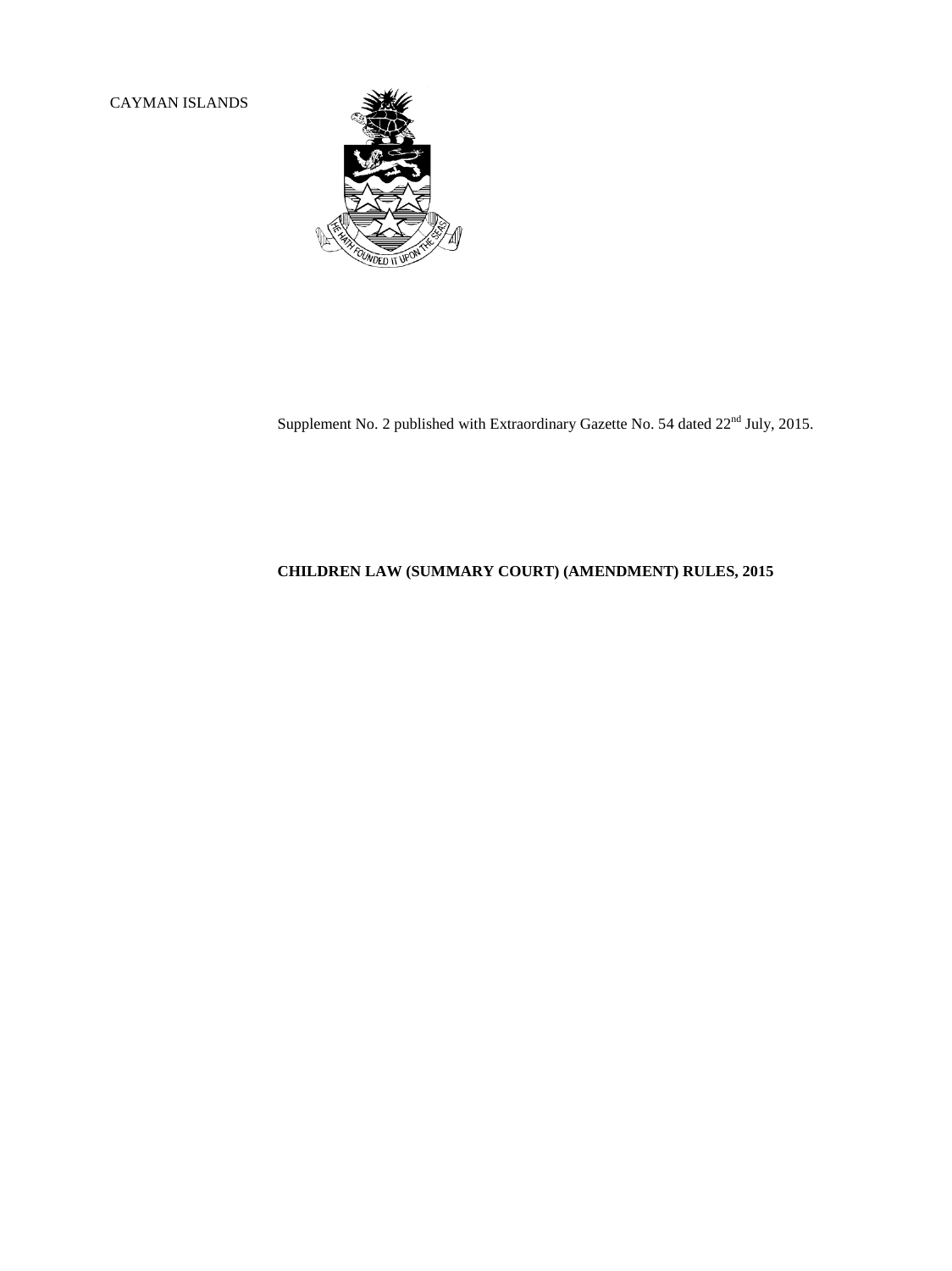## **CHILDREN LAW (SUMMARY COURT) (AMENDMENT) RULES, 2015**

These Rules are made by the Rules Committee pursuant to Section 86 of the Children Law (2012 Revision) and section 44 of the Summary Jurisdiction Law (2006 Revision) (as amended)).

### **1. Citation, Commencement and Interpretation.**

(1) These Rules shall be referred to as the Children Law (Summary Court) (Amendment) Rules, 2015.

(2) These Rules shall come into operation on the 3rd day of August 2015 referred to in these Rules as the "Commencement Date".

(3) These Rules shall apply to every proceeding which is pending or commenced in the Court on or after the Commencement Date.

(4) Words and expressions in these Rules which are also used in the Children Law (Summary Court) Rules, 2013 shall have the same meaning in these Rules as they have in the Children Law (Summary Court) Rules, 2013.

#### **2. Addition of Part IV to the Children Law (Summary Court) Rules 2013**

(1) Part IV - Miscellaneous Applications under the Children Law (2012 Revision) - is hereby added to the Children Law (Summary Court) Rules, 2013 contained in the Schedule hereto.

Made by the Rules Committee on the 9th day of July 2015.

The Honourable Anthony Smellie QC, Chief Justice

The Honourable Sam Bulgin QC, Attorney General

Colin McKie QC, Legal Practitioner

Hector Robinson, Legal Practitioner